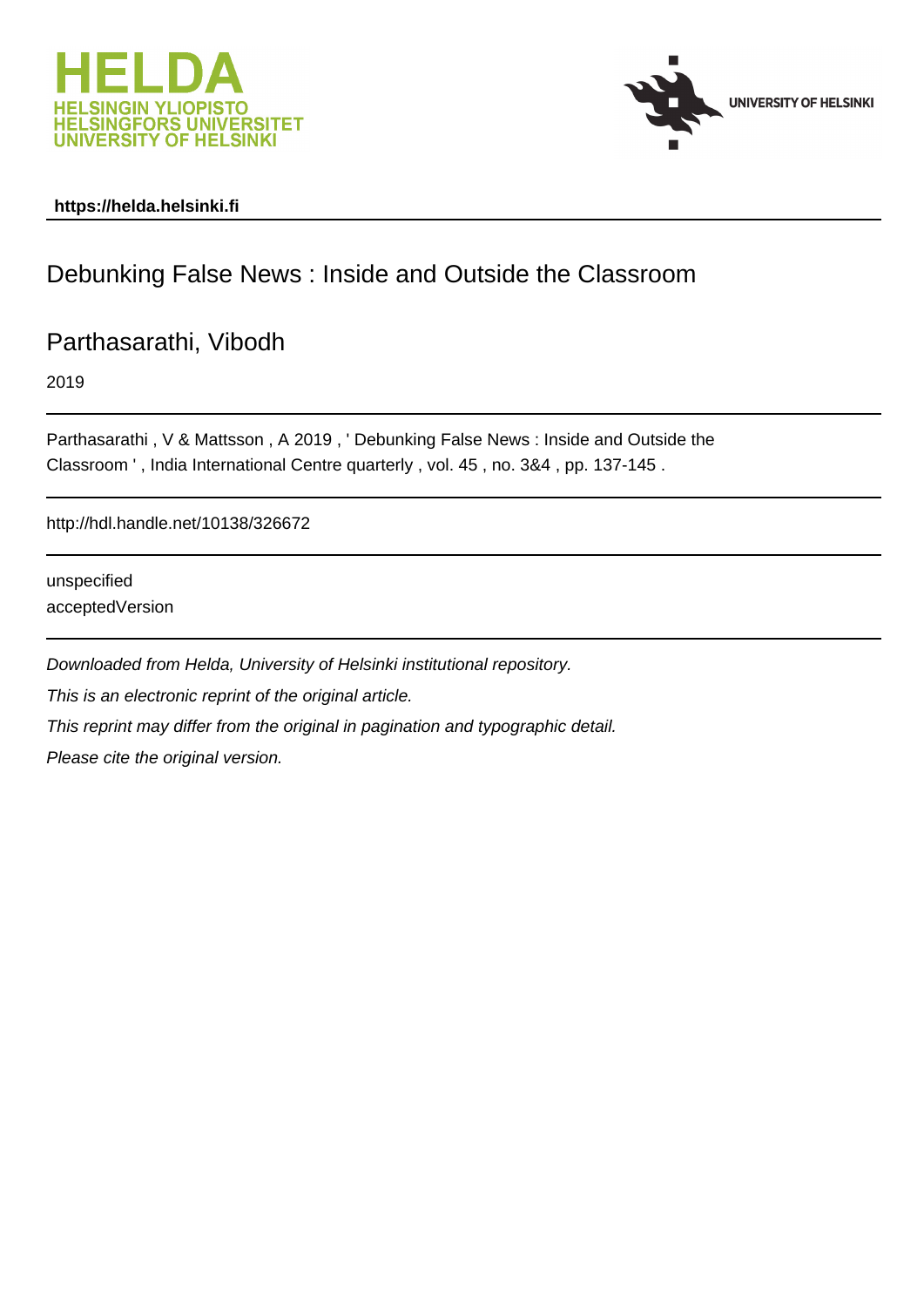### **Debunking False News: Inside and Outside the Classroom** Vibodh Parthasarathi and Andreas Mattsson

The Swedish phrase "sanningssägare"---literally, "truth-tellers"---offers an intriguing window to the world of social media in our times. Lately, it has been absorbed by and used to describe a person who says something that they might think *should* be 'the truth' in a context when others don't really care about what is true or false. In digital on the digital spread of coverage from national elections, right-wing candidates and their supporters have proclaimed to be "tellers of the real truth" – an euphemism for tellers of "alternative facts". Thus, in the digital politics characterising our times, the word "sanningssägare" has been used frequently in tweets and posts to comments that are seen as "outspoken", "fabricated" or a combination of both.

Between 7 and 9 September 2018, a group of international media scholars and journalists gathered in a co-working space in the old dockyard of Hammarby in central Stockholm. Outnumbered by Swedish journalism students, the group consisted of Finnish fact-checkers, British and US media entrepreneurs, Swedish and Indian media scholars and journalism teachers. This diverse group's mission was to monitor the spread of misinformation and dis-information on social media during the Swedish national elections.

The first concern about fake news is the term itself. Terming it "fake" assumes, like in a painting, there exists somewhere an "original", and hence a true, version--- of which one or more versions are fake, or unsanctioned, or illegitimate renditions. It is more accurate to term this misleading practice as False News---so there is no ambiguity about its veracity, at any level. The more magnanimous define "fake news" to be "fabricated information that mimics news media content in form but not in organizational process or intent" (David et al  $2018$  $2018$  $2018$ )<sup>1.</sup> Journalists intervene in such debates by emphasising the distinction between reportage that is unverified and that which is knowingly false. Definitional clarity is crucial as it brings us to squarely eye-ball that what we are dealing with is falsity, process or otherwise. We are not dealing with versions of reportage or opinion---yours, mine, or theirs---but plain and simple falsehood.

The second concern around False News is that it is not really a mistake--- either by a lowly paid reporter, a semi-skilled sub-editor, an overworked newsroom, or even a celebrity news anchor. False News is a business--- as much as it is politics. In India the situation in 2017 was markedly different as among the top 'Fake News' stories circulated by the mainstream media that year, none concerned party politics (Jawed  $2018$  $2018$ )<sup>2</sup>. The omnipresence of False News suggests, foremost, that in our times the business of truth seems to have few takers than that of falsity. Or to put it in another way, the market---the proverbial arbitrator in

<u>.</u>

<span id="page-1-0"></span><sup>1</sup> David M. J. Lazer et al. 'The science of fake news', *Science* 9 March 2018 <http://science.sciencemag.org/content/359/6380/1094>

<span id="page-1-1"></span><sup>2</sup> Sam Jawed, 'Top fake news stories circulated by Indian media in 2017', *AltNews* 2 January 201[8 https://www.altnews.in/top-fake-news-stories-circulated-indian-media-2017/](https://www.altnews.in/top-fake-news-stories-circulated-indian-media-2017/)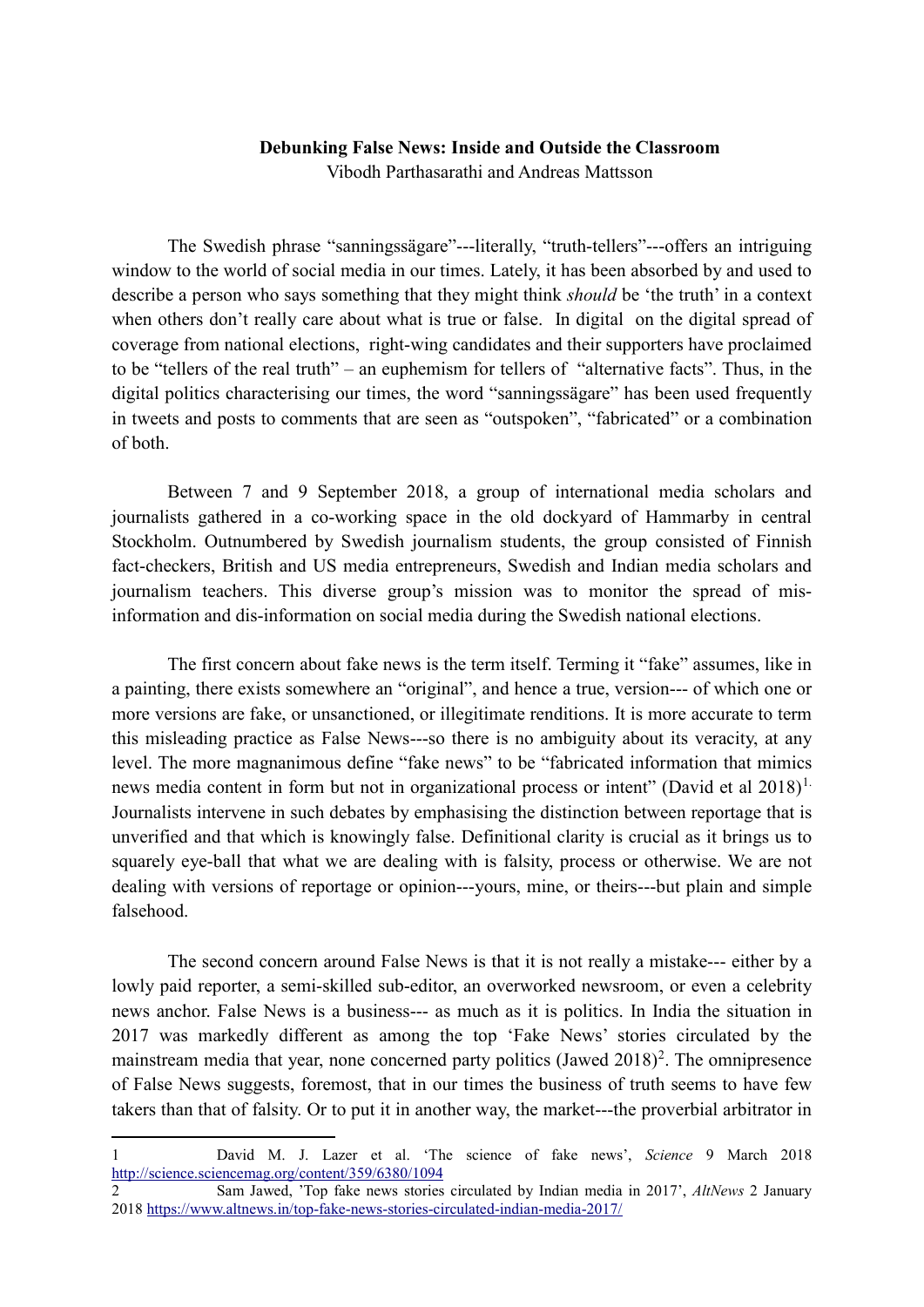our times--- for falsity is far more dynamic than the market for truth. India Today fired one of its digital journalists following her criticism on Twitter of the media organisation's promoters ignoring fake news spread by its TV anchors and editors (The News Minute  $2018$ )<sup>[3](#page-2-0)</sup>. Research has found false information on Twitter to be typically retweeted by many more people and much more rapidly than true information; this is more so when it comes to digital utterances around the theme of party politics (Vosoughietal  $2018)^4$  $2018)^4$ .

Understanding the naivete of mis-information, i.e. sharing untruth believing it to be true, and the deceit of dis-information, i.e. will-fully circulating falsehood, has become an endeavour spilling across academic disciplines. Over the last five years, scholars from media studies, information sciences, public policy, political science and strategic studies have been engaging with the idea and practice of mis/dis-information. Despite their varying motivations, emphases, and methods adopted in such research, there is broadly a consensus on falsity being the predominant character marking mis/disinformation; there is just no semblance to what actually happened or was said in most cases of "false news". It is the work of a devious, often even a strategic mindset.

Around 7 million Swedes were eligible to cast their ballot on Sunday,  $10<sup>th</sup>$  September, less than as many in the city of New Delhi alone. The Swedish elections of 2018 were exceedingly important not only within the country but across Europe and the world. Within Sweden, these elections are perceived as a tussle to retain the country's character, and image, as an open society. For Europe, the results in Sweden could influence the nature and direction of the vocal debate across the continent on policies and decisions on immigration. And globally, the interest in these elections stemmed from Sweden being widely seen as one of the last bastions of social welfare in an era of aggressive neo-liberalism. Among policy circles in India, the impression of Sweden has long been that of a terribly transparent polity; its public broadcaster is particularly known for its history of demanding facts and explanations from the very government that funds it.

In the months preceding September, the focus of attention had hovered around the Sweden Democrats (SD), with roots in the country's Far-Right and Neo-Nazi movement. The SD's challenge to the consensus on abortion in Swedish society, its explicit desire to reduce immigration, and redefining the criteria for awarding social welfare caught popular imagination inside and outside Sweden. To cap it all, they have been championing the cause of a referendum to exit the European Union, the so called "Sweexit"--- a big concern across the continent given the elections to European Parliament 8 months after the Swedish elections. In fact, the very existence of a polarized political landscape of Sweden surprised many around the globe.

Since the last US election, there has been a growing worry worldwide about mis/dis information, trolls, and bots. This concern travelled across and up the Atlantic to Sweden.

<span id="page-2-1"></span>4 S. Vosoughietal, Science 359, 1146 (2018)

<u>.</u>

<span id="page-2-0"></span><sup>3</sup> 'DailyO editor fired over tweet criticising hate-mongering and fake news', 14 February 2018. [https://www.thenewsminute.com/article/dailyo-editor-fired-over-tweet-criticising-hate-mongering-and-fake](https://www.thenewsminute.com/article/dailyo-editor-fired-over-tweet-criticising-hate-mongering-and-fake-news-76440)[news-76440](https://www.thenewsminute.com/article/dailyo-editor-fired-over-tweet-criticising-hate-mongering-and-fake-news-76440)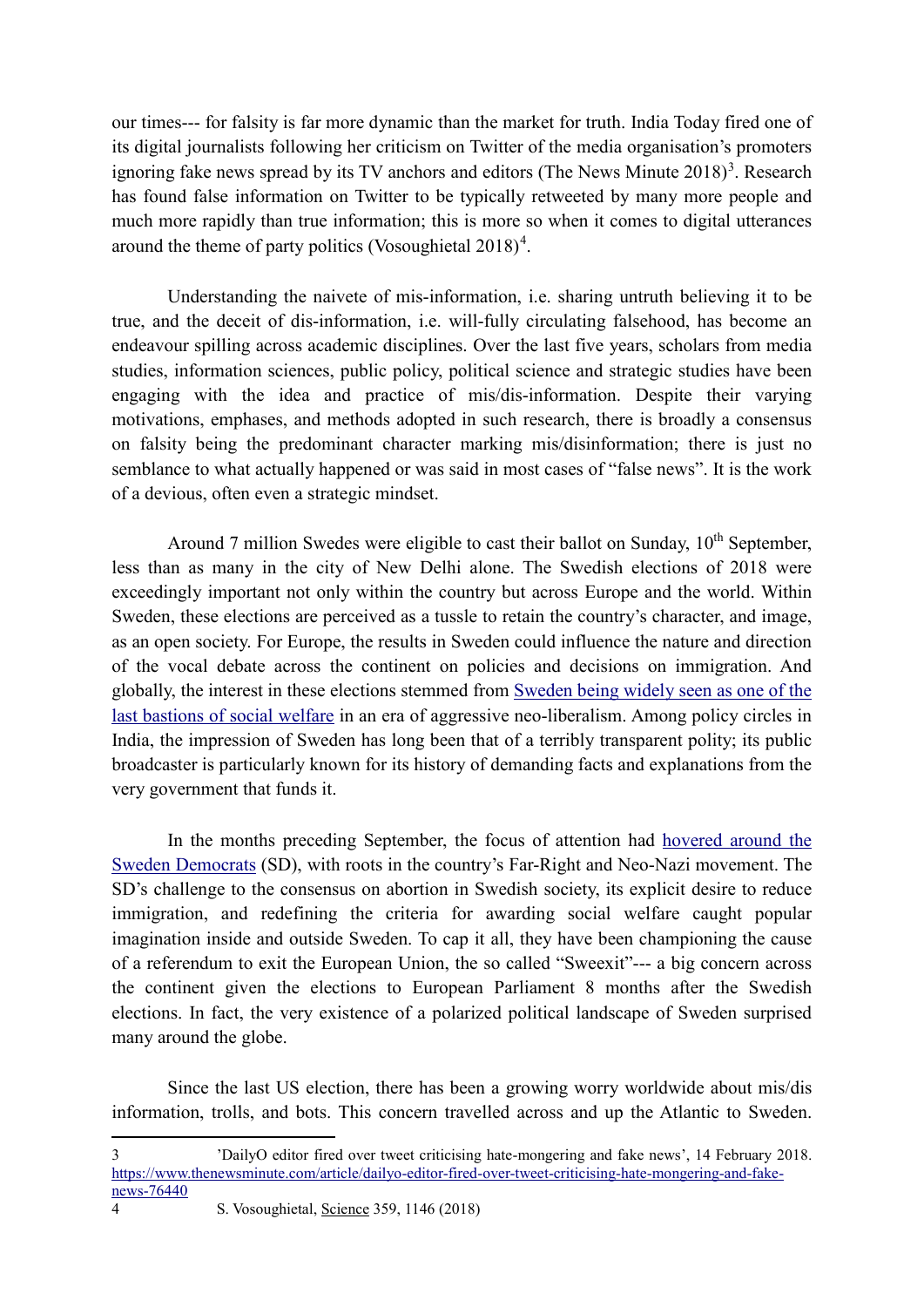Like in India, in Sweden too social media has offered a plentiful platform for both politics and leisure. "In the Swedish election mis-information is something that can lead to disinformation if there is something completely false going on and it spins in the direction that is harmful for the public", says Mikko Salo from the Finnish fact-checking initiative, Faktabaari. Launched during the European Union elections of 2014, Faktabaari aims to bring accuracy to public discussions particularly around national and European elections. Seeing itself as a journalistic service, it uses social media for both collecting and distributing factual information.

The Special Counsel for Media Policy in Sweden stated in 2016 that disinformation is "a threat to Swedish citizens' right to find correct information and qualitative news reports in which the open society must find ways to deal with. Otherwise, there is a big risk that also serious news agencies will lose their creditability (En gränsöverskridande mediepolitik: för upplysning, engagemang och ansvar: slutbetänkande,  $2016$ <sup>[5](#page-3-0)</sup>. This trend was seen to acutely enhance in the run-up towards the 2018 national elections. Fingers were pointing at websites in Sweden [websites which intentionally created and actively circulated such false content](https://www.sydsvenskan.se/2018-09-06/svenskarna-delar-flest-opalitliga-nyheter). Emma Nilsson, journalism student at Lund University, part of the contingent of students tracking misinformation and disinformation during the elections of September 2018 and a second time voter felt "extremism is growing because we have the ability to hide behind our screens".

Journalistic endeavours have strived for ways to monitor unverified and fake reportage, as also more general trends of mis- and dis- information online. And not only during elections This is most commonly reflected in the rapid emergence of fact-checking websites, such as [Politifact](http://politifact.com/) in the US, [Faktiskt](http://faktiskt.se/) in Sweden, [Faktabaari](http://faktabaari.fi/) in neighbouring Finland, or [Altnews](https://www.altnews.in/) and [Fact Checker](http://factchecker.in/) in India. Their monitoring of news outlets and social media have served as a public barometer, and often an external corrector, on the fast expanding market of false news. In terms of their personality, fact-checking entities vary from being crusaders, akin to journalists who wear their politics on their sleeves, to the staid civil society groups, to those who waded into it as a commercial venture, akin to news itself. As of date, India seems to have spawned a mixture of these personalities of fact-checking organisations; while *Fact Checker* is a vertical of a for-profit and largely bi-partisan data journalism initiative, *Altnews* stems from a non-profit initiative makes no bones about wearing its values on its sleeve.

The typical response time to bust false news by fact-checking sites tends to vary from a few hours to as much as a day. Fact-checkers employ methods that are a mix of textbook journalism---multiple sources, verification and cross-checking--- and astute usage of basic search functions to identify pictures before they are distorted, faces before they are morphed, utterances that are altered, events far in time from that represented. While online, nativedigital news sites are among the prime amplifiers of fact-checking initiatives, sometimes they

1

<span id="page-3-0"></span><sup>5</sup> En gränsöverskridande mediepolitik: för upplysning, engagemang och ansvar: slutbetänkande *(Translated:* A cross-border media policy: for enlightenment, engagement and responsibility: the final report*).*  2016. Statens offentliga utredningar. Wolters Kluwer, Stockholm.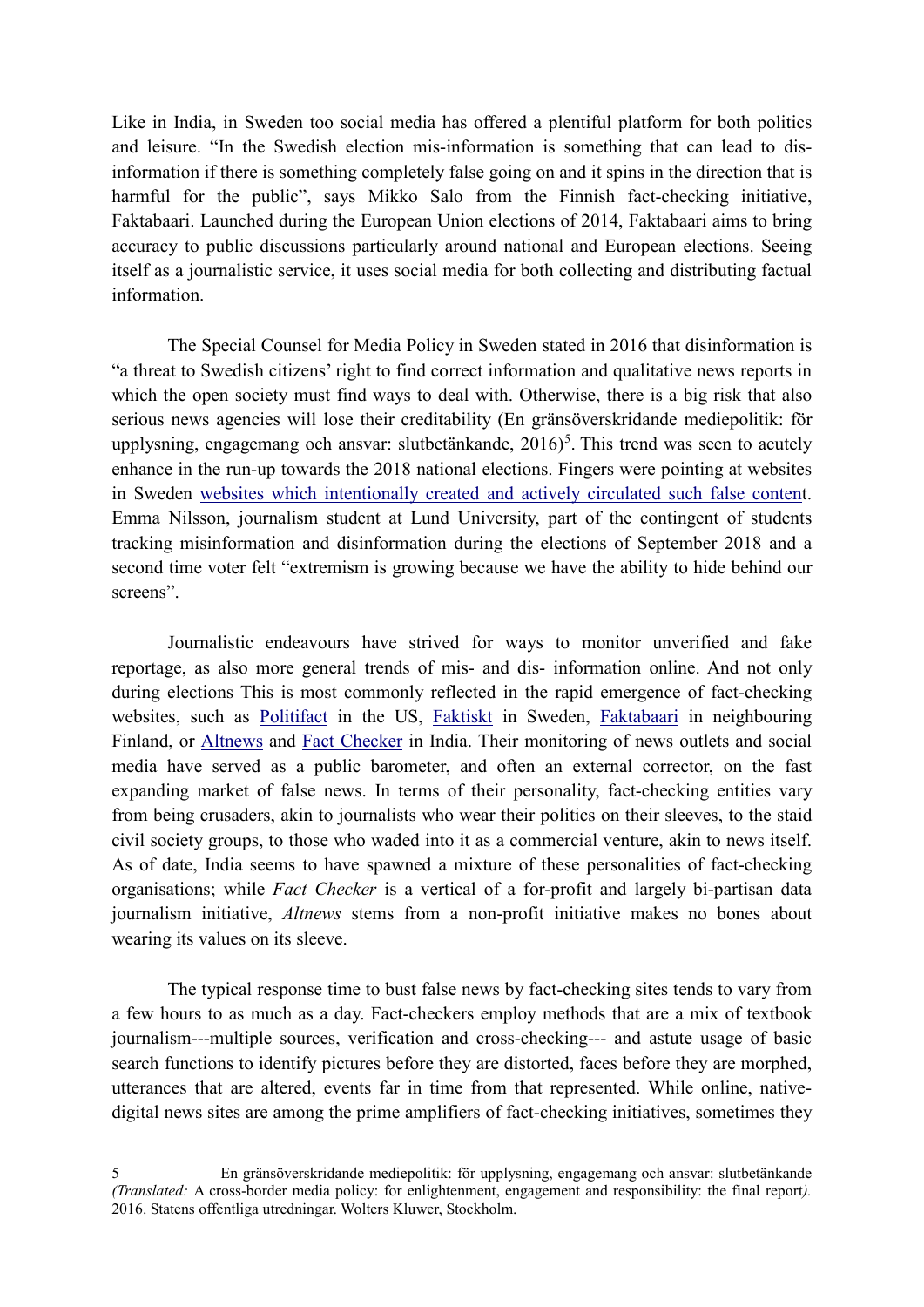are present detailed accounts of the layers of fact-checking. An apt recent illustration of this was the *Alt News* report systematically explaining its unravelling the veracity of a tweet in by ANI, India's leading private news agency, an alleged fatwa on the use of nailpolish by Muslim women (Alt News  $2018$ <sup>[6](#page-4-0)</sup>.

A plethora of fact-checking software have been developed by a range of those concerned about the market for truth, on the social media and more widely in society. Most of these are open tools, downloadable from the internet like any other "free" software. Since guarding the market for truth is somewhat also a market, companies have also developed proprietary fact-checking software as well. This apart, leading technology players on the internet have ventured to work closely with news outlets to tackle the challenge of mis/disinformation. In India, newspapers and native-digital news organisations have conducted workshops in partnership with arms of technology majors, like the eponymous Google News Lab, to familiarise journalists with digital tools to better help them verify the credibility of a source, or of an image circulating online. On its part, Facebook has initiated the Journalism Project by which it intends to tackle fake news through deeper collaboration with news organisation and educating users on finding and trusting news. All this suggests that the business of public interest fact fact-checking has got rapidly formalised, through the creation of international professional networks, organisational collaborations, and emergebt consensus on best practices. The Florida-based Poynter's International Fact-Checking Network, set up in September 2015, formulated code of principles to assess if news are fake<sup>[7](#page-4-1)</sup>---a protocol used amongst others by Facebook in the aftermath of the 2016 US elections (Constine  $2016$ <sup>[8](#page-4-2)</sup>. Clearly this is one of the ways in which journalism is seeking to win back the trust of its readers, as also echoed in a recent study on journalism in neighbouring Pakistan (Siddiqui 2018)<sup>[9](#page-4-3)</sup>.

The significant innovation across these initiatives is in ensuring the process of factchecking becomes real-time. Real-time fact-checking could impart the much needed contracirculation, so as to safeguard the market for truth in the digital world. For, the market for truth on social media, especially in the build up towards elections, tends to have a much shorter shelf-life than the market for falsity. This has become the nature of contemporary massified electoral politics--- or rather mass media induced mediated mass politics. A realtime fact-checking endeavour would effectively become like a newsroom; it would become capable of debunking hearsay, opinion, and "news" a few minutes after it creeped in or escalated on social media.

1

<span id="page-4-0"></span><sup>6</sup> 'Alt News investigation: The making of a fatwa story', *AltNews* 9 November 2018 <https://www.altnews.in/alt-news-investigation-the-making-of-a-fatwa-story/>

<span id="page-4-1"></span><sup>7</sup> Se[e https://www.poynter.org/ifcn/](https://www.poynter.org/ifcn/)

<span id="page-4-2"></span><sup>8</sup> Constine, Josh, "Facebook Now Flags and Down-Ranks Fake News with Help from Outside Fact Checkers", TechCrunch, https://techcrunch.com/2016/12/15/facebook-now-flags-and-down-ranks-fakenews-with-help- from-outside-fact-checkers/.

<span id="page-4-3"></span><sup>9</sup> Siddiqui, Maleeha Hamid. 2018. 'Showing the way: How big Pakistani media groups are leading the surge in data journalism', Reuters Institute for the Study of Journalism, University of Oxford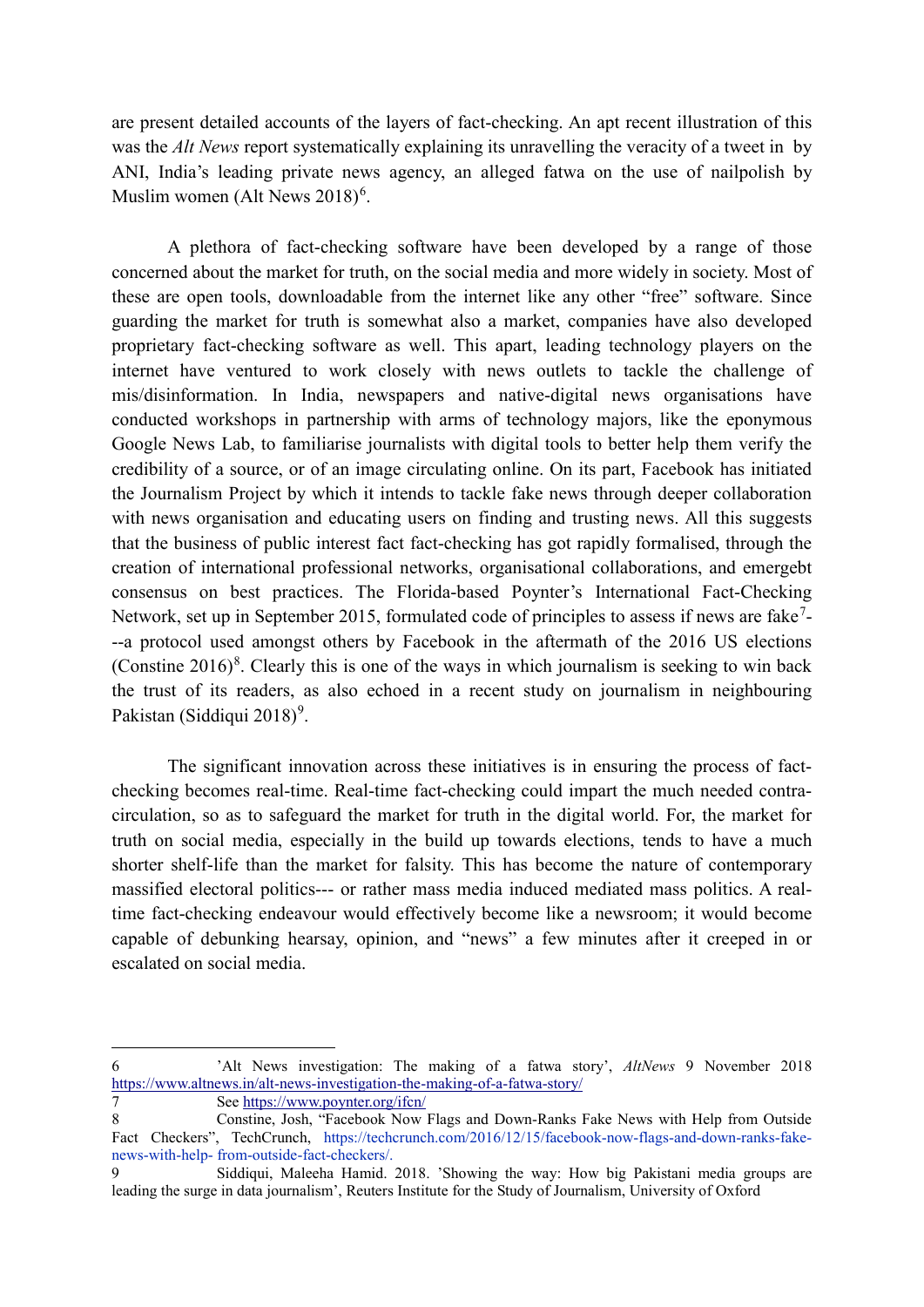During the Swedish elections of 2018, an international initiative set out to do exactly this: [create a 'pop-up' newsroom](https://www.youtube.com/watch?v=_oNSfWLLyCo) in Stockholm to track the sources of mis and disinformation outside the mainstream media $10$ .

The 'pop-up phenomenon' itself is one of the many by products of the social media revolution spawned by the internet. It is the ability to create a temporary (work)space outside its conventional locale and place such while ensuring its takers have immediate information and access to it. Instances of pop-up activities range from restaurants/meals by celebrity chefs, to flash-mobs (a seemingly sudden gathering in a public place to dance or other bodily/performative activities), to open-door gatherings for writing software (or their more organised version, hackathons). Common to all such disparate 'pop-up' experiences is a sense of instant gratification, which is very much a product, and driver, of the highly mobile urbanism of our times.

In the pop-up newsroom created during the Swedish elections, the workflows and key journalistic processes (viz. monitoring, investigation, and publishing) were designed by the participants. Most significantly, these participants were students from journalism programmes at three prestigious Swedish universities, Södertörn University, Stockholm University, and Lund University. Learning to use generic and customised digital tools, these journalism students became the engine of this election-centred pop-up newsroom. They also published a [daily newsletter](https://medium.com/popupnews/announcing-pop-up-newsroom-riksdagsvalet-2018-cc219b6f6464) on instances of debunking false news that was addressed to Swedish and international news organisations. Combining their professional aspirations, news values, and digital capabilities these students found pathways to productively deal with journalistic challenges in a real-time environment at an important political moment in Sweden.

Initiatives at building real-time pop up newsrooms could learn from the experience of news outlets where misinformation is associated with the pressures marking the business 'constant news'. Prime among these are the challenges arising from the pressures of velocity- -- i.e. the speed of work-flows in news-making driven by expectations in hyper-competitive media markets. India and Apart from India, the USA are sterling example of hypercompetitive news landscapes. In June 2017, Fox News replaced its "Fair and Balanced" tagline with that of "Most Watched, Most Trusted." When the news apps and multimedia desks of Indian newspapers which expanded online attend to search, a major driver of traffic for their sites, their efforts were geared towards quality of content, user experience, and speed (Annez et al  $2016$ <sup>[11](#page-5-1)</sup>. As journalists and reporters pick up stories and sources crisscrossing various social media platforms, including for reasons of velocity, the newsroom becomes vulnerable--- both, to unreliable sources circulating online, but also to the very virality of false news in particular. Not surprisingly, in a subsequent study just a year later, realising the geometrically growing numbers of unsubstantiated claims on social media, journalists in digital newsrooms in India have realised the importance of not being under the

1

<span id="page-5-0"></span><sup>10</sup> See the self-introduction video, Pop-Up Newsroom: Riksdagsvalet 2018, at [https://www.youtube.com/watch?v=\\_oNSfWLLyCo](https://www.youtube.com/watch?v=_oNSfWLLyCo)

<span id="page-5-1"></span><sup>11</sup> Aneez, Z., S. Chattapadhyay, S., Parthasarathi, V., Kleis Nielsen, R. 2016. *Indian Newspapers' Digital Transition: Dainik Jagran, Hindustan Times, and Malayalam Manorama,* Reuters Institute for the Study of Journalism, Oxford and Centre for Intenet and Society, Bangalore, University of Oxford